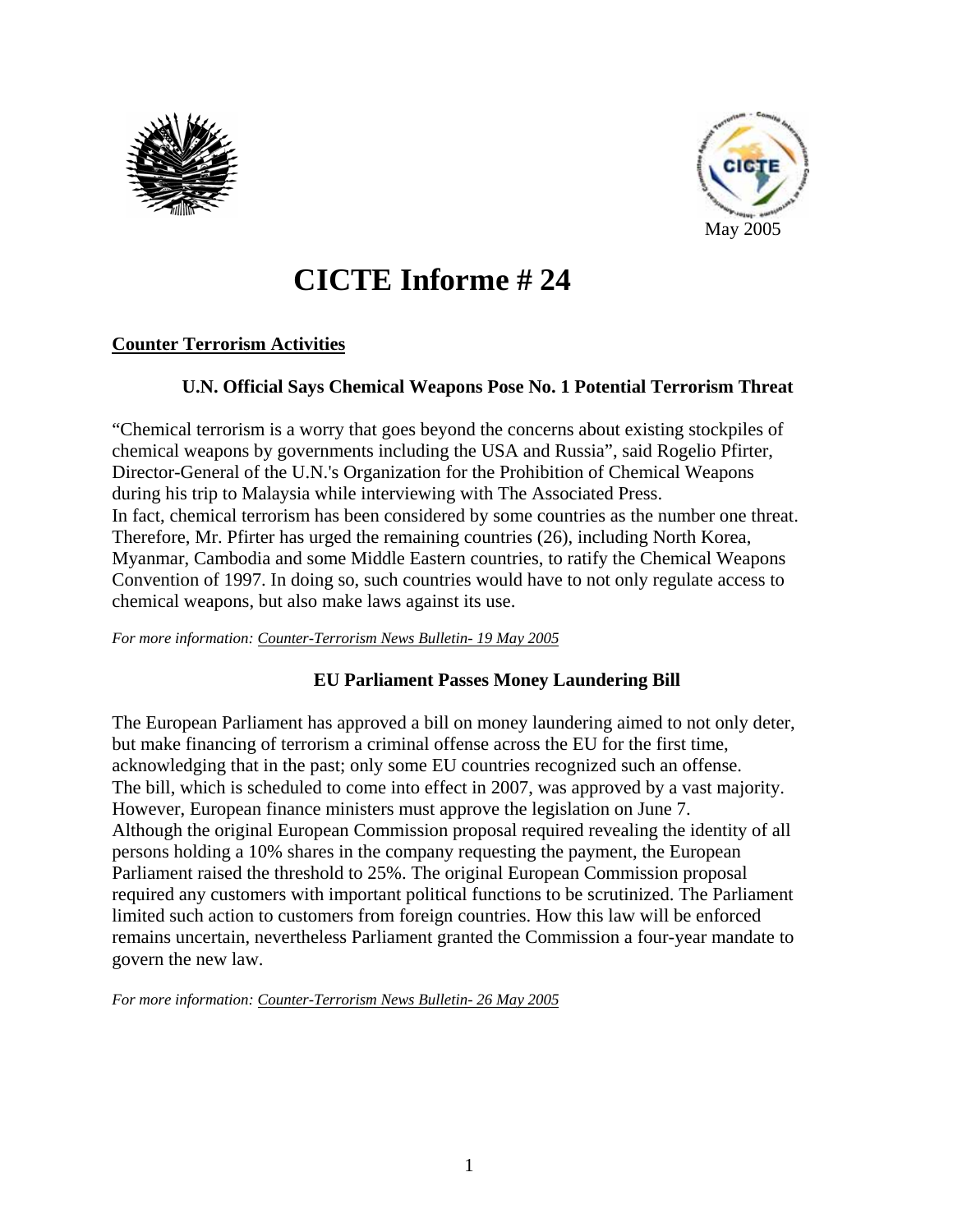## **Council of Europe Adopts Treaties on Fighting Terrorism**

On 3 May 2005 the Committee of Ministers of the Council of Europe approved two new Counter-terrorism Conventions. The Convention on the Prevention of Terrorism and the Convention on Laundering, Search, Seizure and Confiscation of the proceeds from crime and financing of terrorism, aim at preventing terrorist offenses by reducing access to resources. These Conventions will be implemented at both, immaterial level by criminalizing the terrorist action, recruitment and training, and financial level, by preventing the financing of terrorism.

The Conventions follow three recommendations proposed by the Committee of Ministers to member states: identity and travel documents, protection of witnesses and justice collaborators, and special investigation techniques, which will enhance the fight against terrorism as well as crime.

*For more information: Counter-Terrorism News Bulletin- 3 may 2005*

#### **UN General Assembly Adopts Convention on Nuclear Terrorism**

The UN General Assembly adopted the International Convention for the Suppression of Acts of Nuclear Terrorism on April 13, requesting the Secretary-General to consider for signature starting mid-September 2005 throughout December 2006. It outlines nuclear terrorism acts along a wide range of violations such as those against power plants. The above mentioned Convention adds to the existing 12 universal anti-terrorism conventions, urging countries to ratify it in a brief period. Hopefully, thru this Convention, weapons of mass destruction will not be accessible to terrorists.

*For more information: http://www.un.org/News/Press/docs/2005/ga10340.doc.htm*

#### **Other Recent Events**

- May 10-13: Regional Port Security Course for Mercosur Area, Port of Santos, Sao Paolo, Brazil. The main objective was to assess weather vessels and port installations were appropriately safeguarded. Through the exchange of thoughts and the practical exercises, the seminar concluded with several constructive recommendations.
- May 16-22: IMF-FIU Conference in Brasilia, Brazil. Focusing efforts on international protocols was the issue of the seminar, so that money laundering and financing of terrorism could be treated with judicial procedures, like in numerous countries.
- May 17 20: Association of Caribbean Police Chiefs meeting, St. Croix, USVI
- May 18: Behind Enemy Minds: Money Laundering Tactics and Terrorist Schemes; A web seminar meant to teach how to recognize new money laundering methods and suspicious activity, how to identify types of terrorist financing activities that draw red flags, and what the 9/11 commission said about identifying and tracking terrorist funds. Organized by Money Laundering Alert and moneylaundering.com.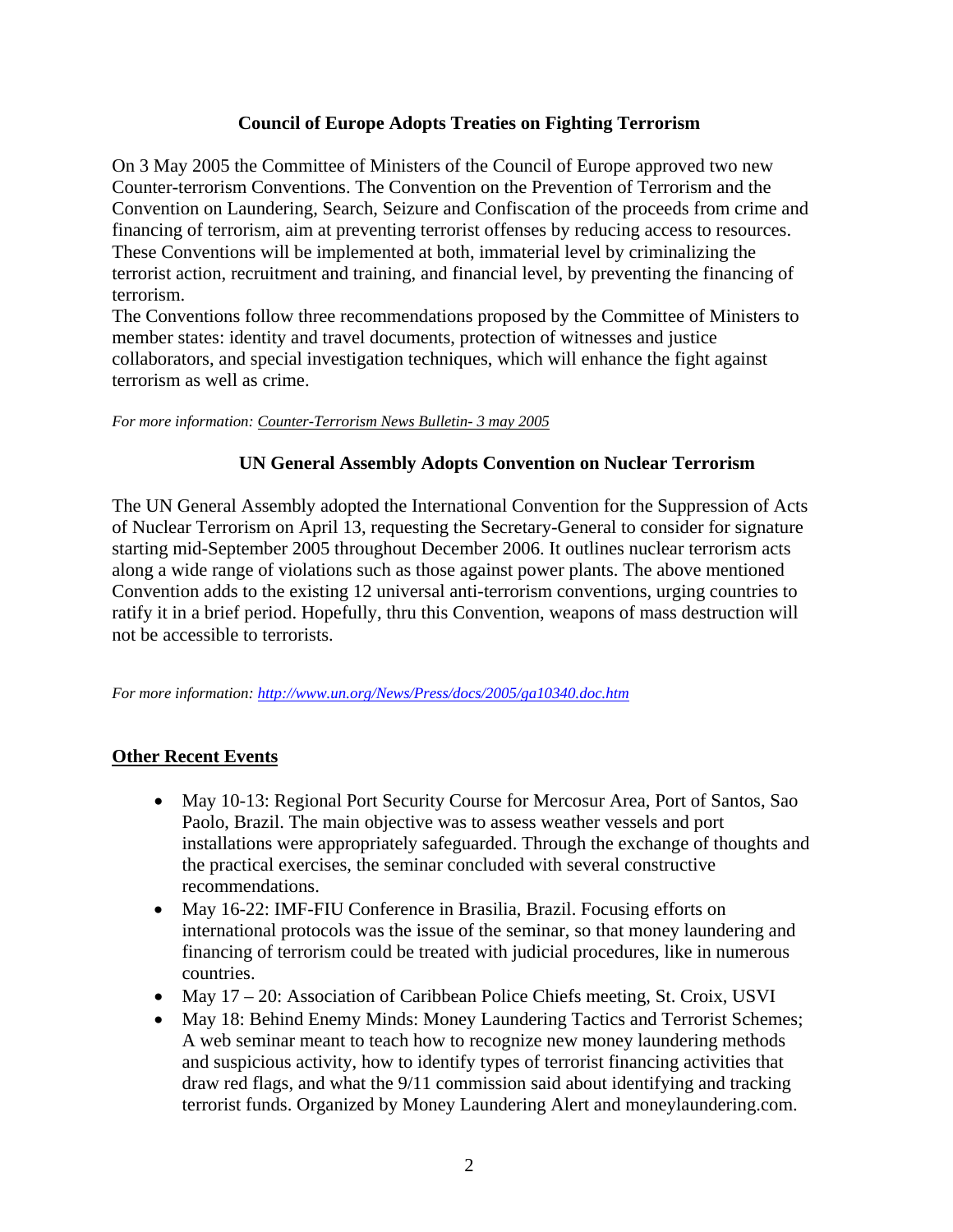- May 22-25: Conference on Legislation Action in the Eastern Caribbean Countries, St. Vincent and the Grenadines. The objective of the conference was to provide discussion among the Eastern Caribbean countries to share with one another in regards to the Inter-American Convention against Terrorism. Caribbean States presented their terrorism legislations, so that they could be studied in detail.
- May 31- June 3: APEC Maritime Security Working Group Meeting, Washington, D.C.
- June 14-16: port Assessment Training, St. Lucia.
- June 14-17: Regional Seminary on Customs Integrity, St. Vincent and the Grenadines.
- June 19-22: SOUTHCOM CT Exercise, Santiago de Chile, Chile.

## **Recent Developments in the News**

• The *Homeland Security* magazine announced the 2006 fiscal year breakdown of the **Department of Homeland Security budget**. The current administration has suggested an amount of \$49.9 billion to spend on Homeland Security. An analysis shows that the federal agency plans to spend more money to guard against weapons of mass destruction, but less on first responders and ports. DHS plans to create a new interagency, the Domestic Nuclear Detection Office, to protect the nation from nuclear and radiological threats, and intends to spend \$227 million on the new nuclear office out of its total budget. However, of the total DHS budget for the 2006 fiscal year, \$6.9 billion is directed to the U.S. Coast Guard pensions. The rest, \$34.2 billion is dispersed among DHS offices, which take \$25.2 billion and nonhomeland security missions, such as natural disaster relief among others, takes the left over \$9 billion.

*For more information: http://www.mcgrawhillhomelandsecurity.com/homelandsdir/hs\_hsq\_current.jsp*

• According to the *Homeland Security* magazine, the **US-VISIT program** is still at the very early stages of development. Currently, 115 airports, 15 seaports and 50 busy land borders are using the US-VISIT program, which is responsible for tracking arrivals of visitors into the US. Test sites for tracking departures are being conducted at four major airports and a seaport. One of the largest technological challenges encountered so far is the overall architecture that systems use to communicate with each other. Instead of having to access four or five different databases, a common database with secure platforms and the adequate software could improve reliability and efficiency. Getting all the US agencies to exchange data is another challenge.

*For more information: http://www.mcgrawhillhomelandsecurity.com/homelandsdir/hs\_hsq\_current.jsp*

• According to the *UN News Center*, **UN counter-terrorism experts have praised Kenya's cooperation in the fight against terrorism**. The East African country is considering setting up a unit to combat the financing of terrorism and, EU Counter